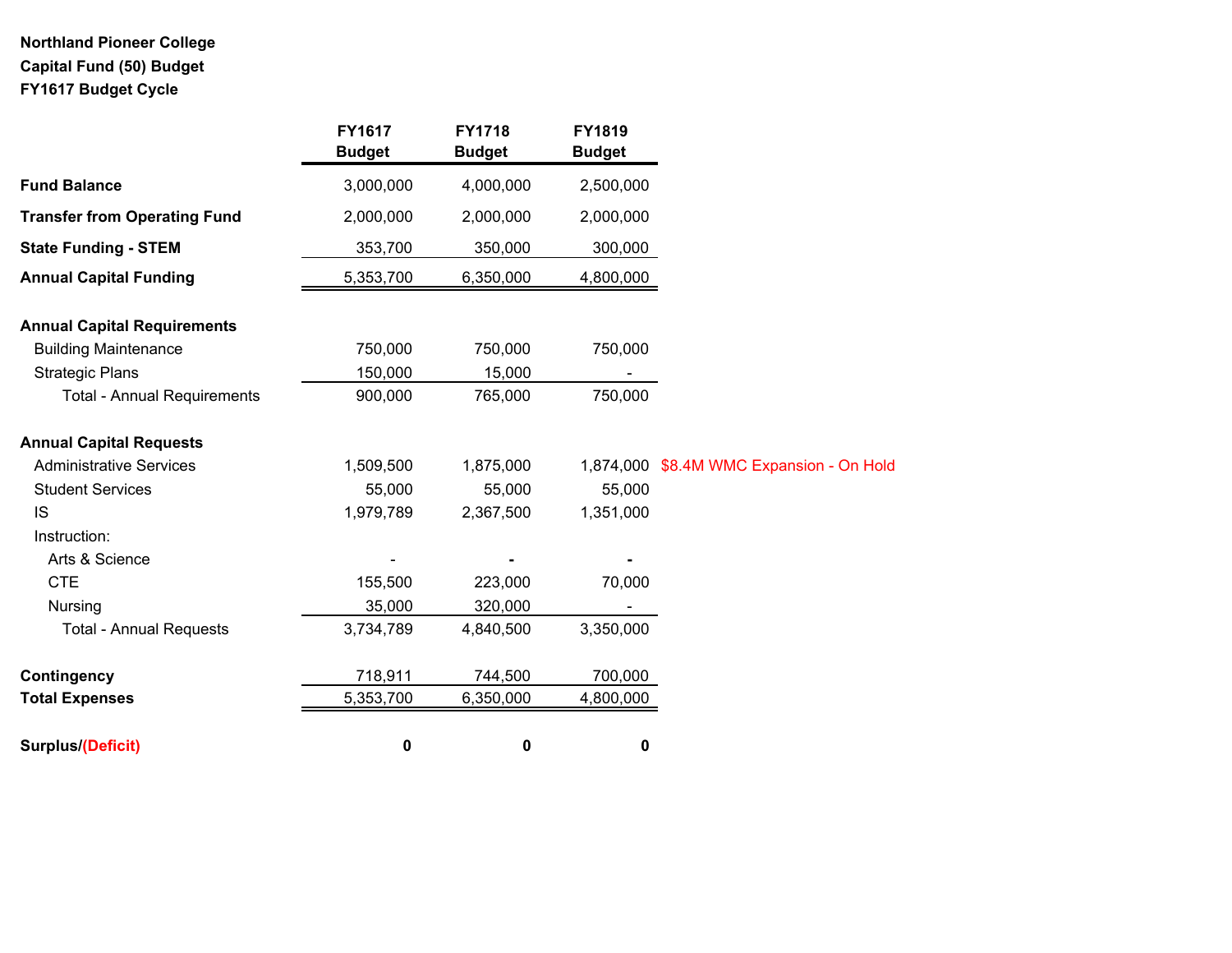| Div                | Dept                    | Dept# | <b>Object Code</b>                   | FY1617 Budget<br>Request<br>\$ | <b>Request</b><br>\$     | <b>Request</b><br>\$     | FY17/18 Budget   FY18/19 Budget   Description of Capital Item(s) Requested                                                                                             | <b>Justification for Request</b>                                                                                                                                                                                                    | <b>SPASC Initiative &amp; Priority</b>                                                                                                                                                           | Postponed?<br>Y/N |
|--------------------|-------------------------|-------|--------------------------------------|--------------------------------|--------------------------|--------------------------|------------------------------------------------------------------------------------------------------------------------------------------------------------------------|-------------------------------------------------------------------------------------------------------------------------------------------------------------------------------------------------------------------------------------|--------------------------------------------------------------------------------------------------------------------------------------------------------------------------------------------------|-------------------|
| <b>ANN REQMNT</b>  | ADM SVC<br><b>MAINT</b> | 6100  | 5610                                 | 750,000                        | 750,000                  |                          | 750,000 Annual Building Maintenance                                                                                                                                    | Annual Capital Requirements -<br>backlog of maintenance items                                                                                                                                                                       |                                                                                                                                                                                                  | No                |
| <b>ANN REQMNT</b>  |                         |       | <b>Annual Required Capital Total</b> | 750,000                        | 750,000                  | 750,000                  |                                                                                                                                                                        |                                                                                                                                                                                                                                     |                                                                                                                                                                                                  |                   |
| <b>CONTINGENCY</b> | VP Admin                | 5060  |                                      | 718,911                        | 744,500                  |                          | 700,000 Contingency                                                                                                                                                    |                                                                                                                                                                                                                                     |                                                                                                                                                                                                  |                   |
| <b>CONTINGENCY</b> |                         |       | <b>Contingency Total</b>             | 718,911                        | 744,500                  | 700,000                  |                                                                                                                                                                        |                                                                                                                                                                                                                                     |                                                                                                                                                                                                  |                   |
| <b>SPASC</b>       | <b>MARKETING</b>        | 5920  | 5615                                 | 135,000                        |                          |                          | Rebuild entire www.NPC.edu site in Drupal 8<br>software, make site mobile friendly, improve<br>user experience and SEO results.<br>Project may be finalized in FY1718. | <b>SPASC Initiative &amp; Priority</b><br>Site has not been redesigned<br>since 2009 and is not mobile<br>friendly.                                                                                                                 | Strategic Priority II - To<br>improve the user experience<br>with technology, the college<br>will enhance technology<br>professional development<br>and<br>improve the NPC website<br>and MyNPC. | No                |
| <b>SPASC</b>       | IS                      | 5070  | 5615                                 | 15,000                         | 15,000                   |                          | Retention Management Software Consulting                                                                                                                               | <b>SPASC Initiative &amp; Priority</b><br>Consulting for software<br>implementation                                                                                                                                                 | Technical Support for the<br><b>Community College</b>                                                                                                                                            | No                |
| <b>SPASC</b>       |                         |       | <b>SPASC Total</b>                   | 150,000                        | 15,000                   |                          |                                                                                                                                                                        |                                                                                                                                                                                                                                     |                                                                                                                                                                                                  |                   |
| ADM SVC            | <b>MAINT</b>            | 6100  | 5610                                 | 1,250,000                      | 1,800,000                | 1,799,000                | Annual Maintenance & Master Facilities<br>Projects                                                                                                                     | In addition to capital budget for<br>ongoing maintenance a "catch-<br>up" campaign is needed to<br>bring facilities up to standards<br>college-wide. Also, includes<br>some projects identified in the<br>Master Facilities report. |                                                                                                                                                                                                  | <b>No</b>         |
| <b>ADM SVC</b>     | <b>MAINT</b>            | 6100  | 5108                                 | 50,000                         | 50,000                   |                          | 50,000 Professional/Consulting Services                                                                                                                                | Architecture & Engineering<br>Services                                                                                                                                                                                              |                                                                                                                                                                                                  |                   |
| <b>ADM SVC</b>     | <b>TRANS</b>            | 5750  | 5645                                 | 25,000                         | 25,000                   | 25,000                   | Repaint maintenance and IS vehicles (4)                                                                                                                                | Vehicles rusting                                                                                                                                                                                                                    | Extend life of fleet                                                                                                                                                                             | No                |
| <b>ADM SVC</b>     | <b>TRANS</b>            | 5750  | 5680                                 | 56,000                         |                          |                          | 2 new minivans                                                                                                                                                         | Rotate fleet                                                                                                                                                                                                                        |                                                                                                                                                                                                  |                   |
| ADM SVC            | <b>TRANS</b>            | 5750  | 5680                                 | 38,500                         | $\overline{\phantom{a}}$ | $\overline{\phantom{a}}$ | 1 new passanger van (holds 15)                                                                                                                                         | Student use                                                                                                                                                                                                                         |                                                                                                                                                                                                  |                   |
| ADM SVC            | <b>TRANS</b>            | 5750  | 5680                                 | 45,000                         | $\overline{\phantom{a}}$ |                          | 1 new maintenance truck                                                                                                                                                | Vehicle 20 yrs old; parts not<br>available after 10                                                                                                                                                                                 |                                                                                                                                                                                                  | No                |
| ADM SVC            | TRANS - IS              | 5750  | 5680                                 | 45,000                         | $\sim$                   | $\sim$                   | IS Double Cab Truck; Tower Climbing Equip                                                                                                                              |                                                                                                                                                                                                                                     |                                                                                                                                                                                                  |                   |
| ADM SVC            | <b>MAINT</b>            | 6100  | 5610                                 |                                | $\sim$                   | $\sim$                   | <b>WMC Expansion</b><br>Phase I FY17/18<br>Phase II FY18/19<br>Project on Hold \$8.4M                                                                                  | Relocation of off campus<br>facility use plus addition of<br>new programs and<br>classrooms.                                                                                                                                        |                                                                                                                                                                                                  | Yes               |
| <b>ADM SVC</b>     |                         |       | <b>Admin Services Total</b>          | 1,509,500                      | 1,875,000                | 1,874,000                |                                                                                                                                                                        |                                                                                                                                                                                                                                     |                                                                                                                                                                                                  |                   |
| <b>STUD SERV</b>   | <b>LIBRARY</b>          | 3500  | 5650                                 | 55,000                         | 55,000                   | 55,000                   | Materials in the library collection: print, audio,<br>video                                                                                                            | These materials support<br>college-wide acedemic<br>programs. They are for<br>student and faculty research<br>and instruction. It should be                                                                                         |                                                                                                                                                                                                  | No                |
| <b>STUD SERV</b>   |                         |       | <b>Student Services Total</b>        | 55,000                         | 55,000                   | 55,000                   |                                                                                                                                                                        |                                                                                                                                                                                                                                     |                                                                                                                                                                                                  |                   |
| IS                 | IS                      | 5070  | 5615                                 | 225,000                        | 250,000                  |                          | 275,000 Jenzabar Maintenance                                                                                                                                           | Yearly Maintenance Contract                                                                                                                                                                                                         | Technical Support for the<br><b>Community College</b>                                                                                                                                            | No                |
| IS                 | IS                      | 5070  | 5615                                 | 45,000                         | 45,000                   |                          | 45,000 NOLIJ Web Maintenance                                                                                                                                           | Yearly Maintenance Contract                                                                                                                                                                                                         | Technical Support for the<br><b>Community College</b>                                                                                                                                            | No                |
| IS                 | IS                      | 5070  | 5615                                 | 17,500                         | 18,000                   |                          | 18,500 HP Server Contracts from FY1314 budget                                                                                                                          | Yearly Maintenance Contract                                                                                                                                                                                                         | Technical Support for the<br><b>Community College</b>                                                                                                                                            | No                |
| IS                 | IS                      | 5070  | 5615                                 | 30,000                         | 30,000                   | 30,000                   | Jenzabar Consultants                                                                                                                                                   | Consultant training/update<br><b>NPC Servers</b>                                                                                                                                                                                    | Technical Support for the<br><b>Community College</b>                                                                                                                                            | No                |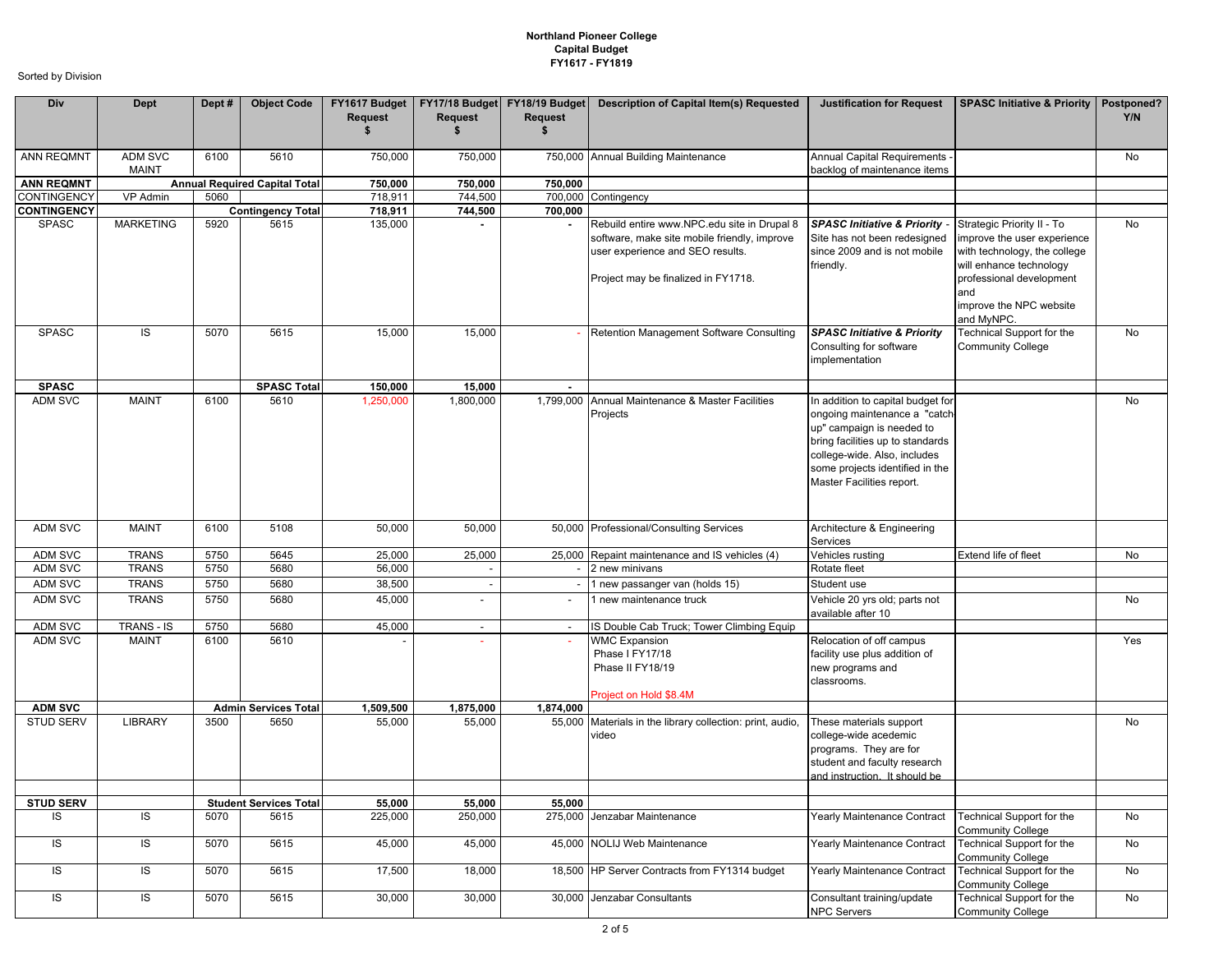| Div           | Dept       | Dept# | <b>Object Code</b> | Request<br>\$ | <b>Request</b><br>\$ | <b>Request</b><br>\$ | FY1617 Budget   FY17/18 Budget   FY18/19 Budget   Description of Capital Item(s) Requested | <b>Justification for Request</b>                                                                                                     | <b>SPASC Initiative &amp; Priority</b>                       | Postponed?<br>Y/N |
|---------------|------------|-------|--------------------|---------------|----------------------|----------------------|--------------------------------------------------------------------------------------------|--------------------------------------------------------------------------------------------------------------------------------------|--------------------------------------------------------------|-------------------|
| IS            | IS         | 5070  | 5615               | 50,000        | 50,000               | 50,000               | <b>IS Professional Services</b>                                                            | Outside Consultant as needed Technical Support for the                                                                               | <b>Community College</b>                                     | No                |
| IS            | IS         | 5070  | 5615               | 50,000        | 47,000               | 50,000               | <b>VMWare Support</b>                                                                      | Yearly Maintenance Contract                                                                                                          | Technical Support for the<br><b>Community College</b>        | No                |
| IS            | IS/Bus     | 5070  | 5615               | 15,000        | 15,000               | 15,000               | Jenzabar Training hours (remote)                                                           | <b>Support Business Office</b><br>Jenzabar Users                                                                                     | Technical Support for the<br><b>Community College</b>        | No                |
| IS            | IS         | 5070  | 5635               | 14,000        | 14,000               |                      | 15,000 Commvault                                                                           | Yearly Maintenance Contract                                                                                                          | Technical Support for the<br><b>Community College</b>        | No                |
| IS            | IS         | 5070  | 5600               | 68,500        | 68,500               |                      | 70,000 9 Smartboards and Projectors (includes<br>polycom & doc cameras)                    | 9 Smart Classrooms - NEW,<br>supports CTE and other<br>divisions                                                                     | Technical Support for the<br><b>Community College</b>        | No                |
| IS            | IS         | 5070  | 5600               | 68,000        | 72,000               |                      | 75,000 10 Smartboards & Projectors                                                         | Lifecycle Replacement                                                                                                                | Technical Support for the<br><b>Community College</b>        | No                |
| IS            | IS         | 5070  | 5620               | 180,000       | 180,000              |                      | 180,000 Server Replacements @ 4 years                                                      | Update Aging Server/Blade<br>Cycle                                                                                                   | Technical Support for the<br><b>Community College</b>        | No                |
| IS            | IS         | 5070  | 5620               | 60,000        | 200,000              | 150,000              | Replace old routers, switches and AP's @ 6<br>vears                                        | Update Aging Routers,<br>Switches, and Aps                                                                                           | Technical Support for the<br><b>Community College</b>        | No                |
| IS            | IS         | 5070  | 5620               | 750,000       | 750,000              |                      | 60,000 Upgrade WAN Links FY16/17 Phase II                                                  | Upgrade remaining WAN radio Technical Support for the<br>links for increased capacity at<br>all other NPC owned network<br>locations | <b>Community College</b>                                     | No                |
| IS            | IS         | 5070  | 5620               | 14,000        | 15,000               |                      | UPS (batteries for servers) lifecycle<br>Replacements @ 5 years                            | Replace aging UPS systems                                                                                                            | Technical Support for the<br><b>Community College</b>        | No                |
| IS            | IS         | 5070  | 5620               | 25,000        |                      |                      | SSO and Password Reset solution                                                            | Develop and incorporate a<br>single sign on and password<br>reset solution                                                           | <b>Technical Support for the</b><br><b>Community College</b> | No                |
| IS            | IS         | 5070  | 5620               |               | 300,000              |                      | 50,000 Upgrade Cisco Phone system environment                                              | Replace aging phone system                                                                                                           | Technical Support for the<br><b>Community College</b>        | No                |
| IS            | IS         | 5070  | 5630               | 125,000       | 100,000              |                      | 100,000 Computers @ 4 years (230)                                                          | Replace aging computers                                                                                                              | Technical Support for the<br><b>Community College</b>        | No                |
| IS            | IS         | 5070  | 5630               | 37,000        | 40,000               |                      | 42,000 Printers @ 3 years                                                                  | Replace aging printers                                                                                                               | Technical Support for the<br><b>Community College</b>        | No                |
| IS            | IS         | 5070  | 5630               | 30,000        | 30,000               |                      | 30,000 Monitors @ 4 years                                                                  | Replace aging monitors                                                                                                               | Technical Support for the<br><b>Community College</b>        | No                |
| IS            | IS         | 5070  | 5630               | 40,000        | 40,000               |                      | 40,000 iPads (iPad lifecycle 4 years)                                                      | Replace some laptops with<br>iPads to allow traveling staff to Community College<br>remain connected                                 | Technical Support for the                                    | Yes               |
| IS            | IS         | 5070  | 5630               | 14,000        | 14,000               |                      | 14,000 Thin Clients (6 year life cycle)                                                    | Replace aging Thin Clients                                                                                                           | Technical Support for the<br><b>Community College</b>        | No                |
| IS            | IS/HR      | 5070  | 5630               | 30,000        |                      |                      | Integrated Photo ID/Data Card for students<br>and employees                                | IS/HR will work together to<br>establish a system and<br>process to generate<br>student/employee data cards<br>and IDs               | Technical Support for the<br><b>Community College</b>        | Yes               |
| IS            | <b>CTE</b> | 5070  | 5630               | 5,000         |                      |                      | 3-D Printer                                                                                | PDC-MET-Current Industry<br>Standards                                                                                                | Technical Support for the<br><b>Community College</b>        | Yes               |
| IS-CTE        | ATO        | 5070  | 5635               |               |                      |                      | 7,500 CDX Online Training 2 Years Fee                                                      | 2 Years Fee                                                                                                                          | Technical Support for the<br><b>Community College</b>        | No                |
| <b>IS-CTE</b> | CON        | 5070  | 5635               |               |                      |                      | 5,000 Enroute Pro Software                                                                 | 5 more seats due to increased Technical Support for the<br>enrollment                                                                | <b>Community College</b>                                     | Yes               |
| <b>IS-CTE</b> | <b>IMO</b> | 5070  | 5630               |               | 30,000               |                      | Laptops and PC for IMO labs                                                                | replace computers at IMO<br>Labs                                                                                                     | Technical Support for the<br><b>Community College</b>        | No                |
| <b>IS-CTE</b> | <b>FRS</b> | 5070  | 5630               | 20,000        |                      |                      | Convert one classrooms at NATC into a video<br>classroom                                   | connect NATC to the rest of<br>the campuses to allow us tp<br>particpate in video<br>conferences                                     | Technical Support for the<br><b>Community College</b>        | No                |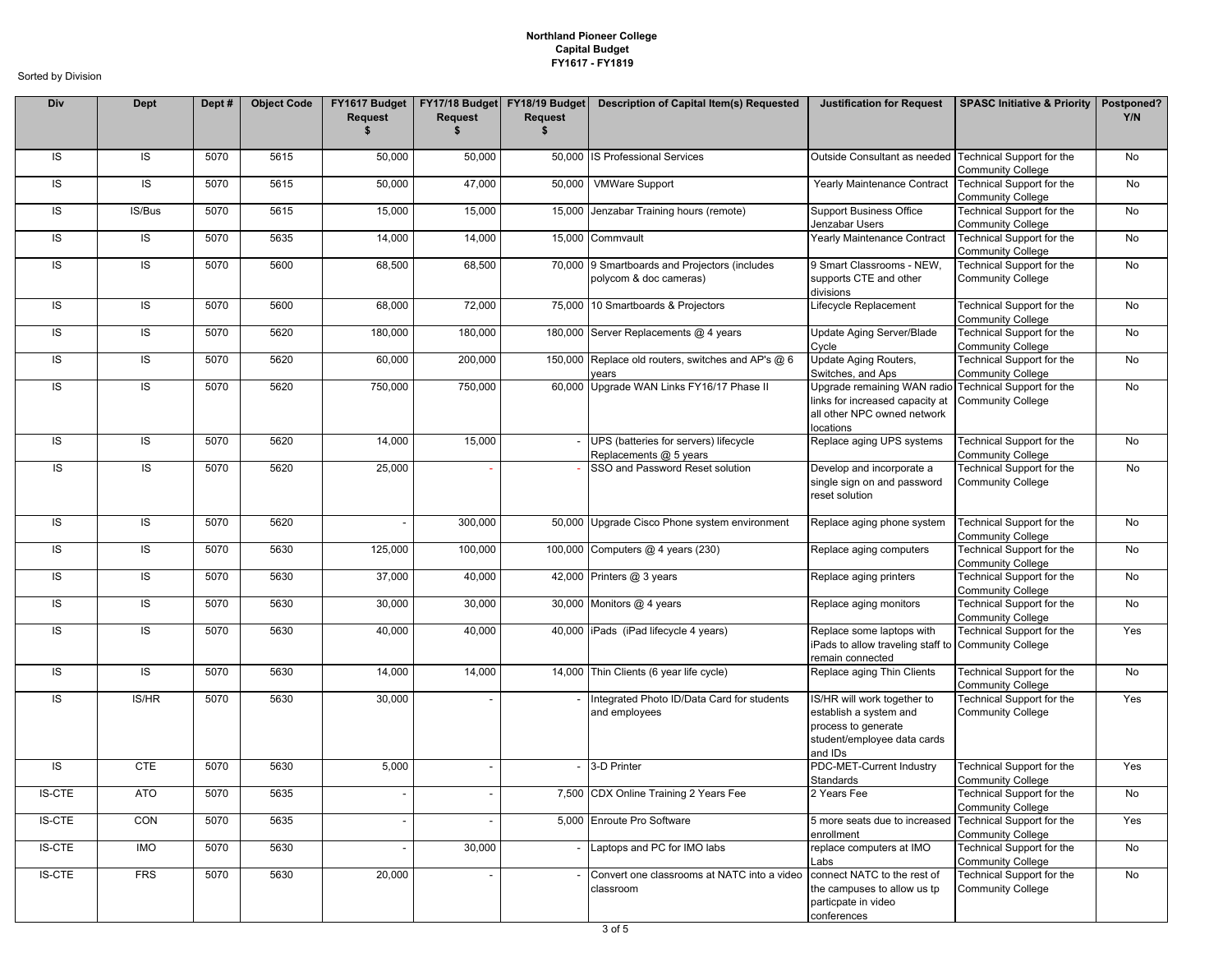| Div           | Dept           | Dept# | <b>Object Code</b> | <b>Request</b><br>\$     | <b>Request</b> | <b>Request</b><br>\$ | FY1617 Budget   FY17/18 Budget   FY18/19 Budget   Description of Capital Item(s) Requested  | <b>Justification for Request</b>                                                                                        | <b>SPASC Initiative &amp; Priority</b>                       | Postponed?<br>Y/N |
|---------------|----------------|-------|--------------------|--------------------------|----------------|----------------------|---------------------------------------------------------------------------------------------|-------------------------------------------------------------------------------------------------------------------------|--------------------------------------------------------------|-------------------|
| <b>IS-CTE</b> | <b>FRS</b>     | 5070  | 5630               | $\overline{\phantom{a}}$ | 25,000         |                      | Replace 3 smartboards                                                                       | Lifetime replacement cycle                                                                                              | Technical Support for the<br><b>Community College</b>        | <b>No</b>         |
| <b>IS-CTE</b> | CCL            | 5070  | 5635               | 30,789                   |                |                      | Xenegrade Registration & Marketing Software                                                 | Registration Process for CCL<br>Contracts, Kids College & All<br>Non-Credit Courses                                     | Technical Support for the<br><b>Community College</b>        | Yes               |
| IS            | PAD            | 5700  | 5645               | 12,000                   | 10,000         |                      | 5,000 Replacement of aging and broken equipment                                             | To maintain a professional<br>print production for staff and<br>students                                                | Technical Support for the<br><b>Community College</b>        | No                |
| IS            | PAD            | 5700  | 5316               | 24,000                   | 24,000         |                      | 24,000 Konica Minolta Copier Lease                                                          | Old Copier at end of life was<br>replaced with new to continue<br>professional production for our<br>staff and students | <b>Technical Support for the</b><br><b>Community College</b> | No                |
| IS            |                |       | <b>IS Total</b>    | 1,979,789                | 2,367,500      | 1.351.000            |                                                                                             |                                                                                                                         |                                                              |                   |
| <b>CTE</b>    | AJS            | 1205  | 5645               |                          |                |                      | 20,000 Wrestling Mats                                                                       | Replacements                                                                                                            | Remove student barriers to<br>current Industry standards.    | No                |
| <b>CTE</b>    | <b>ATO</b>     | 1110  | 5645               | 5,500                    |                |                      | 40' Rolloff storage container                                                               | Will provide security and dry<br>place for new and donated<br><b>Engines and Transmissions</b>                          | Remove student barriers to<br>current Industry standards.    | Yes one year      |
| <b>CTE</b>    | ATO            | 1110  | 5645               | 20,000                   | 22,000         |                      | <b>Three Scanners</b>                                                                       | Keep to Current Industry<br>Standards                                                                                   | Remove student barriers to<br>current Industry standards.    | Yes               |
| <b>CTE</b>    | ATO            | 1110  | 5645               |                          | 8,000          |                      | Air Compressor                                                                              | Replacement of current one.                                                                                             | Remove student barriers to<br>current Industry standards.    | <b>No</b>         |
| <b>CTE</b>    | ATO            | 1110  | 5645               | 20,000                   |                |                      | 4 top and bottom toolboxes complete w/Tools                                                 | Keep up with the amount of<br>students                                                                                  | Remove student barriers to<br>current Industry standards.    | No                |
| <b>CTE</b>    | ATO            | 1110  | 5645               | 20,000                   | 20,000         |                      | 2007 & up cars                                                                              | Keep to current industry<br>standards                                                                                   | Remove student barriers to<br>current Industry standards.    | <b>No</b>         |
| CTE           | CON            | 1135  | 5630               |                          | 10,000         |                      | Software Update additional seats enroute                                                    | Expnding training                                                                                                       | Remove student barriers to<br>current Industry standards.    | Yes               |
| <b>CTE</b>    | <b>FRS</b>     | 1336  | 5645               | 30,000                   |                |                      | Bullex Natural Gas Hoseline Training System<br>w/ remote                                    | Provides secondary fire prop<br>for extended attack.                                                                    | Remove student barriers to<br>current Industry standards.    | No                |
| <b>CTE</b>    | <b>FRS</b>     | 1336  | 5645               |                          | 35,000         |                      | Bullex Natural Gas Vehicle fire training prop<br>w/integrated smoke & sound effects option. | Provides secondary fire prop<br>for extended attack.                                                                    | Remove student barriers to<br>current Industry standards.    | <b>No</b>         |
| <b>CTE</b>    | <b>FRS</b>     | 1336  | 5645               |                          | 15,000         |                      | <b>Bullex Natural Gas Pressure Vessel fire</b><br>training prop.                            | Provides secondary fire prop<br>for extended attack.                                                                    | Remove student barriers to<br>current Industry standards.    | <b>No</b>         |
| CTE           | <b>FRS</b>     | 1336  | 5645               |                          |                |                      | 50,000 Purchase used Fire truck                                                             | replace one of the current Fire<br>Engine being used                                                                    | Remove student barriers to<br>current Industry standards.    | No                |
| <b>CTE</b>    | <b>IMO/MET</b> | 1155  | 5645               | $\overline{\phantom{a}}$ | 8,000          |                      | Robotic Competition Equipment                                                               | Equipment needed to host<br>Robotic skills competition                                                                  | Remove student barriers to<br>current Industry standards.    | No                |
| <b>CTE</b>    | <b>IMO/MET</b> | 1155  | 5645               | $\overline{\phantom{a}}$ | 18,000         |                      | <b>Hydraulic Trainer</b>                                                                    | to train the basci hydraulics<br>theory                                                                                 | Remove student barriers to<br>current Industry standards.    | Yes               |
| <b>CTE</b>    | <b>WLD</b>     | 1170  | 5645               | 40,000                   | 42,000         |                      | <b>Welding Machines</b>                                                                     | Replace worn machines as<br>part of facility maintenance                                                                | Remove student barriers to<br>current Industry standards.    | <b>No</b>         |
| <b>CTE</b>    | <b>WLD</b>     | 1170  | 5645               |                          | 6,000          |                      | One Metal Brake                                                                             | Provide new and different<br>technology to welding students current Industry standards.                                 | Remove student barriers to                                   | Yes               |
| <b>CTE</b>    | <b>WLD</b>     | 1170  | 5645               | 20,000                   |                |                      | Three- Millhogs                                                                             | Replace worn machines as<br>part of facility maintenance                                                                | Remove student barriers to<br>current Industry standards.    | No                |
| <b>CTE</b>    | <b>WLD</b>     | 1170  | 5645               | $\overline{\phantom{a}}$ | 39,000         |                      | 3-Cutting/Weld Table W/Hardwear                                                             | Provide new and different<br>technology to welding students current Industry standards.                                 | Remove student barriers to                                   | Yes               |
| <b>CTE</b>    |                |       | <b>CTE Total</b>   | 155,500                  | 223,000        | 70,000               |                                                                                             |                                                                                                                         |                                                              |                   |